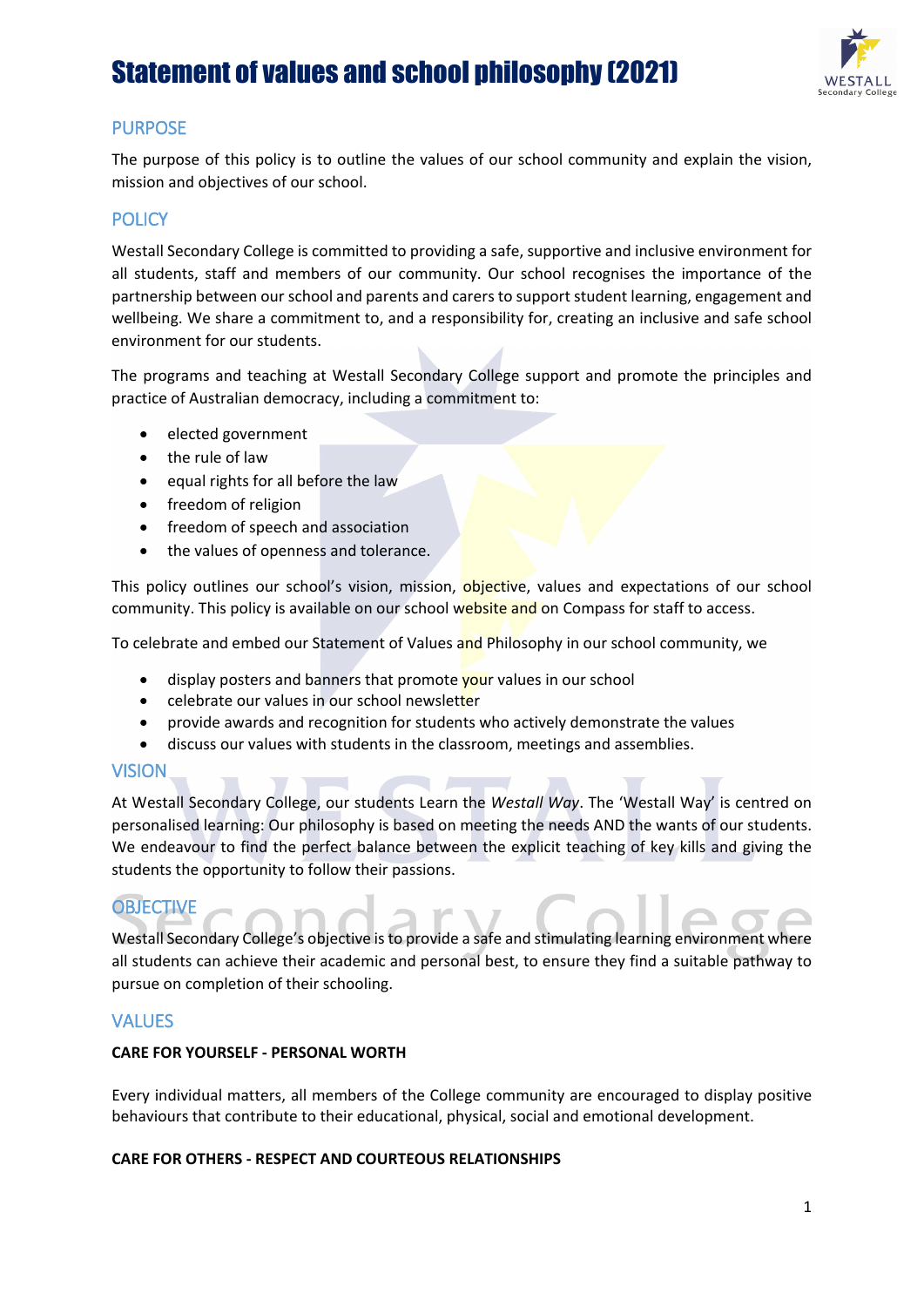

The basis of all interactions within the College is the belief that all individuals, staff, students and parents have the right to be treated respectfully in a safe learning environment. Basic democratic principles underpin this.

#### **CARE FOR YOUR SCHOOL - RESPECT YOUR ENVIRONMENT**

The College is committed to the provision of a learning environment that is safe, attractive and appropriate to its function.

#### **CARE FOR YOUR LEARNING - STRIVE FOR EXCELLENCE**

All individuals can learn and can work towards achieving their full potential. The College is committed to providing engaging curriculum that will assist individuals in successfully achieving their goals within and through education.

### BEHAVIOURAL EXPECTATIONS

Westall Secondary College acknowledges that the behaviour of staff, parents, carers and students has an impact on our school community and culture. We acknowledge a shared responsibility to create a positive learning environment for the children and young people at our school.

As principals and school leaders, we will:

- model positive behaviour and effective leadership
- communicate politely and respectfully with all members of the school community
- work collaboratively to create a school environment where respectful and safe behaviour is expected of everyone
- behave in a manner consistent with the standards of our profession and meet core responsibilities to provide safe and inclusive environments
- plan, implement and review our work to ensure the care, safety, security and general wellbeing of all students at school
- identify and support students who are or may be at risk
- do our best to ensure every child achieves their personal and learning potential
- work with parents to understand their child's needs and, where necessary, adapt the learning environment accordingly
- respond appropriately when safe and inclusive behaviour is not demonstrated and implement appropriate interventions and sanctions when required
- inform parents of the school's communication and complaints procedures
- ask any person who is acting in an offensive, intimidating or otherwise inappropriate way to leave the school grounds.

As teachers and non-teaching school staff, we will:

- model positive behaviour to students consistent with the standards of our profession
- communicate politely and respectfully with all members of the school community
- proactively engage with parents about student outcomes
- work with parents to understand the needs of each student and, where necessary, adapt the learning environment accordingly
- work collaboratively with parents to improve learning and wellbeing outcomes for students with additional needs
- communicate with the principal and school leaders in the event we anticipate or face any tension or challenging behaviours from parents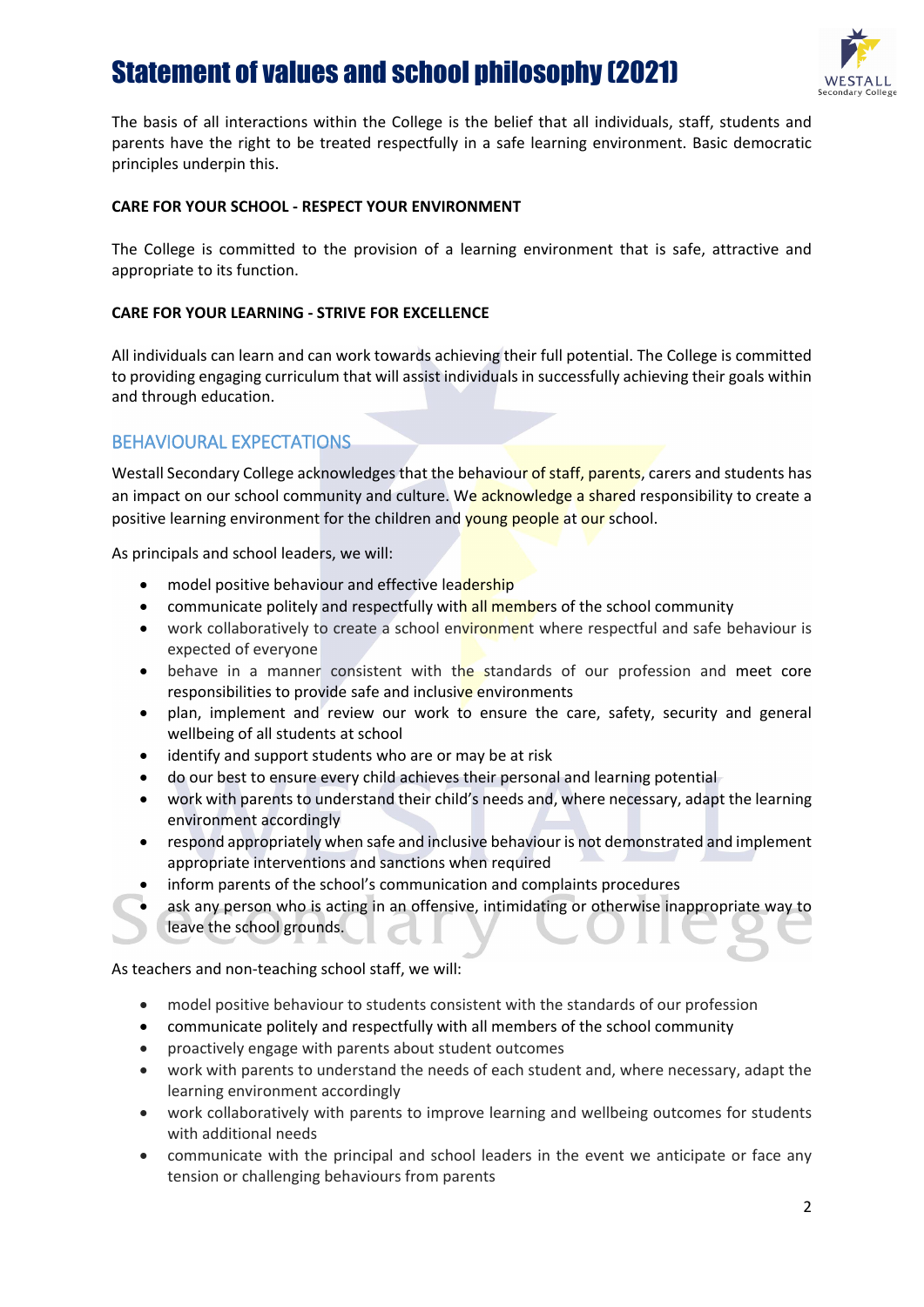

• treat all members of the school community with respect.

As parents and carers, we will:

- model positive behaviour to our child
- communicate politely and respectfully with all members of the school community
- ensure our child attends school on time, every day the school is open for instruction
- take an interest in our child's school and learning
- work with the school to achieve the best outcomes for our child
- communicate constructively with the school and use expected processes and protocols when raising concerns
- support school staff to maintain a safe learning environment for all students
- follow the school's processes for communication with staff and making complaints
- treat all school leaders, staff, students, and other members of the school community with respect.

As students, we will:

- model positive behaviour to other students
- communicate politely and respectfully with all members of the school community.
- comply with and model school values
- behave in a safe and responsible manner
- respect ourselves, other members of the school community and the school environment.
- actively participate in school
- not disrupt the learning of others and make the most of our educational opportunities.

As community members, we will:

- model positive behaviour to the school community
- treat other members of the school community with respect
- support school staff to maintain a safe and inclusive learning environment for all students
- utilise the school's processes for communication with staff and submitting complaints.

## UNREASONABLE BEHAVIOURS

Schools are not public places, and the Principal has the right to permit or deny entry to school grounds (for more information, see our *Visitors Policy*).

Unreasonable behaviour that is demonstrated by school staff, parents, carers, students or members of our school community will not be tolerated at school, or during school activities.

Unreasonable behaviour includes:

- speaking or behaving in a rude, manipulative, aggressive or threatening way, either in person, via electronic communication or social media, or over the telephone
- the use or threat of violence of any kind, including physically intimidating behaviour such as aggressive hand gestures or invading another person's personal space
- sending demanding, rude, confronting or threatening letters, emails or text messages
- sexist, racist, homophobic, transphobic or derogatory comments
- the use of social media or public forums to make inappropriate or threatening remarks about the school, staff or students.